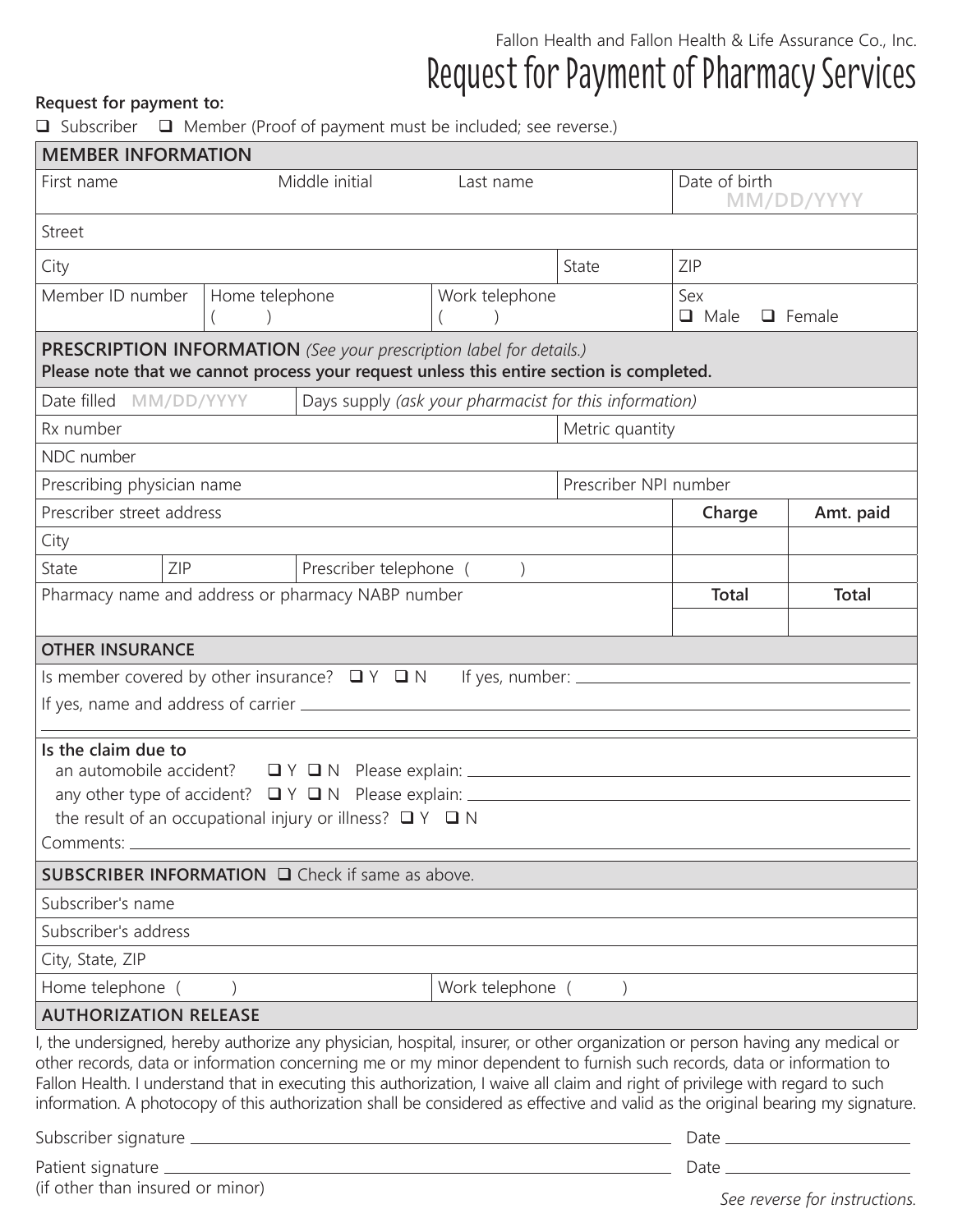# Instructions for submitting your Request for Payment of Pharmacy Services

### **Follow these easy steps:**

- 1. **Include** some proof of payment such as a canceled check or paid receipt. Please don't use tape or a staple. Remember to make a copy for your records.
- 2. **Complete** the "Member Information" section showing your name, member ID number and other identifying information.
- 3. **Complete** the "Prescription Information" section. **Include your pharmacy receipt and label from your prescription bag with this form.** If you no longer have this information, please contact the pharmacy and they can provide you with a printout. **Please note:** cash register receipts will only be accepted for diabetic supplies.

 If you are requesting reimbursement for a compounded medication, you will need to complete the attached Compound Prescription Form. Bring it to your pharmacy and they can help you complete it.

- 4. **Complete** the **"**Other Insurance**"** section providing all information on other health insurance (if applicable), automobile accident, other accident or occupational illness/injury (workers' compensation).
- 5. **Complete** the "Subscriber Information" section.
- 6. **Sign and date** the Authorization Release.

**With complete information, payment will be received within 30 days. We will contact you in writing if we need additional information regarding your claim.**

#### **After completing the form, please mail it with receipts to:**

CVS/caremark P.O. Box 52136 Phoenix, AZ 85072-2136

**If you have any questions, please call Customer Service at the phone number on the back of your member ID card.**

To receive payment, forms must be submitted to CVS/caremark within one year of the date of service.